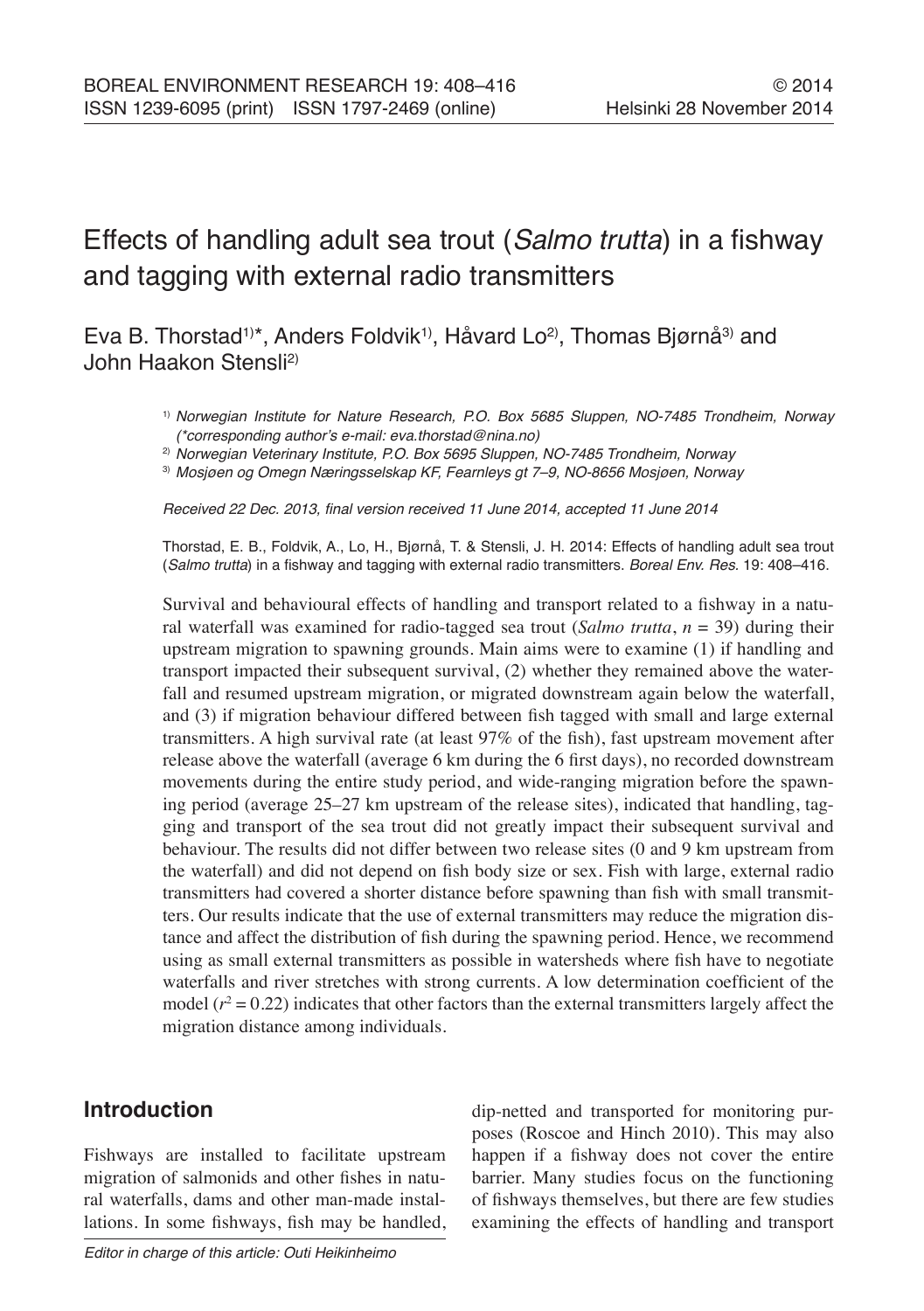related to fishways and fish post-passage movements to spawning grounds (Roscoe and Hinch 2010, Yoon *et al.* 2012).

Upstream-migrating individuals that are caught and released in recreational fisheries may show subsequent behavioural reactions, such as unusual migration delays, erratic movement patterns, downstream movements and a shortened migration distance, as shown in studies of the Atlantic salmon (*Salmo salar*) (Webb 1998, Tufts *et al.* 2000, Thorstad *et al.* 2003). If fish handled and transported in a fishway have similar behavioural responses, this may reduce the efficiency of a fishway. The reasons for such behavioural responses are not known, but may be stress-induced (Thorstad *et al.* 2008). The worst-case scenario is that handling-induced stress results in fish mortality (Pickering 1981).

Electronic tagging methods, also termed fish telemetry, are widely used to study fish movements and migrations (Cooke *et al.* 2004). Two of the main methods for attaching electronic tags to fish are surgical implantation in the body cavity and external attachment (Bridger and Booth 2003). Surgical implantation in the body cavity is the most commonly used method (Cooke *et al.* 2011). The disadvantages of external tagging are interference with the streamlined body shape of the fish and increase of drag, which may reduce swimming speeds; a tag can also become entangled in aquatic vegetation and other structures (Bridger and Booth 2003). Advantages are that the procedure requires less training than other tagging methods, it can be used in fishes not suitable for surgical implantation due to body shape or if tagging is performed close to spawning, external placement may be more suitable if sensors measure the external environment, and fishers easily detect the tag at recapture (Bridger and Booth 2003). Furthermore, surgical incisions may not heal easily in fish that are in periods of high activity, and sutures may open up when fish are jumping and swimming in waterfalls and strong currents (own observations in Atlantic salmon). External tags may therefore be preferred in studies of upstream-migrating salmonids and other strong swimmers in rivers with waterfalls and areas with strong currents. However, while to date effects of surgically-implanted electronic tags

has been extensively studied (*see* e.g., Jepsen *et al.* 2002, Cooke *et al.* 2011 and references therein), there are relatively few studies of effects of externally attached tags.

The present study was performed in a natural waterfall where the anadromous brown trout (*Salmo trutta*), hereafter termed the sea trout, were taken from the fishway to nearby tanks for treatment in salt water to prevent spreading of the parasite *Gyrodactylus salaris* (*see* Davidsen *et al.* 2013) to areas above the waterfall. After treatment in salt water, which kills this freshwater parasite, the sea trout were released upstream of the waterfall to resume migration to spawning areas. The aims of the study were to (1) examine if handling of the sea trout in the fishways affected their subsequent survival, (2) examine whether they remained above the waterfall and resumed upstream migration or migrated downstream again below the waterfall, (3) compare two release strategies: half of the fish were released immediately above the waterfall while the other half was transported by car to a release site 9 km upstream of the waterfall, and (4) examine possible effects of the transmitter size on the subsequent survival and behaviour by tagging half of the fish in each release group with small external radio transmitters, and half of them with large external transmitters.

### **Material and methods**

#### **Study area**

The study was performed in the Vefsna River system (precipitation area 4220 km<sup>2</sup>) in northern Norway. The anadromous Atlantic salmon and sea trout could access the lower 29 km of the Vefsna River until a fishway was built in the 16-m high Laksforsen waterfall in the 1880s. After this, 13 fishways have been built, resulting in accessible stretches for anadromous salmonids of totally 126 km. The first fishway upstream of Laksforsen (9 km upstream) is in the 5-m high waterfall Fellingsforsen. Similar to Laksforsen, Fellingsforsen is a migration barrier for upstream-migrating Atlantic salmon and sea trout, and can only be passed through the fishway. The river system is not regulated for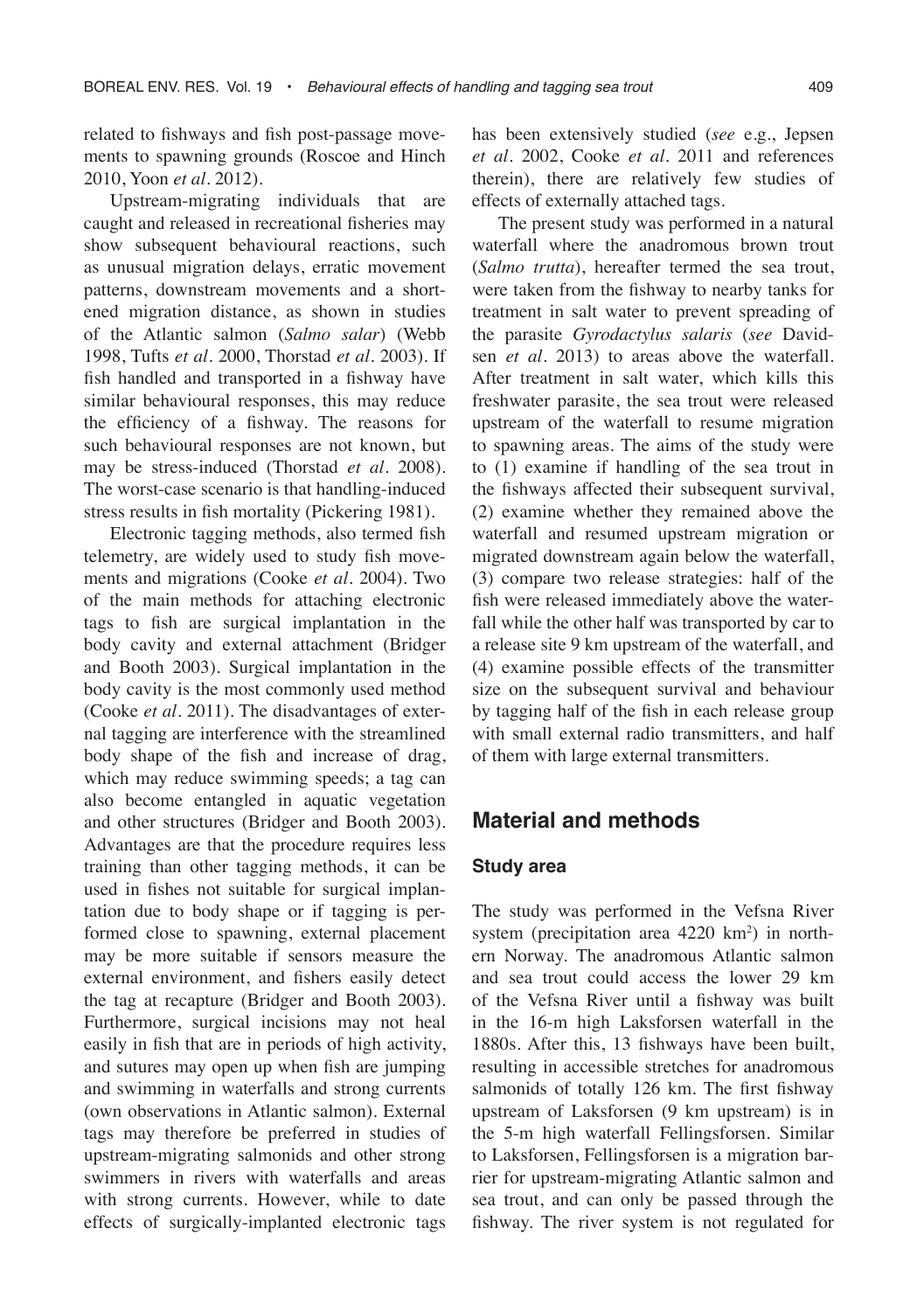hydropower or other purposes, and is generally little impacted by anthropogenic activities. The human population density in the three municipalities covering the drainage area is 2.4 persons per km2 , with 60% of the population living in the town of Mosjøen at the river mouth.

The daily mean water discharge at Laksforsen varied from 59–90  $m^3$  s<sup>-1</sup> during 17–30 August 2009 (first two weeks of the study), increase to  $102-290$  m<sup>3</sup> s<sup>-1</sup> during 31 August-8 September, and was thereafter very variable  $(106-992 \text{ m}^3 \text{ s}^{-1})$  during the rest of the study.

#### **Fish capture, handling and tagging**

Sea trout were captured when entering a 25-m2 -large concrete chamber in the middle of the fishway in Laksforsen. A house with fish holding tanks has been built over this concrete chamber. The fish were transferred to the holding tanks using dip nets, where they were kept until salt water treatment and radio tagging. On 11 August 2009, 39 sea trout (total body length average 67 cm, range 53–83 cm, SD 5.9; Table 1) were tagged with external radio transmitters attached at the dorsal fin with steel wires through the muscle below the fin (as described by Økland *et al.* 2001). The fish were randomly taken out of the holding tank one by one using a dip net, and every second fish was tagged with a small transmitter and every second with a large one. Before tagging, the fish were anaesthetised for approximately 3 min (100 g finquel/metacaine per l water, Western Chemical Inc., USA, buffered with 100 g sodium bicarbonate). During tagging, the fish were kept in a tube with the head in water.

After tagging, the fish were kept in the holding tank until release. The water temperature was 12–14 °C during capture, handling and tagging.

The radio transmitters were flat, and two models were used (model F2110:  $21 \times 42 \times 11$ mm, 12 g in air, referred to as 'small transmitters'; model F2120:  $21 \times 52 \times 11$  mm, 15 g in air, referred to as 'large transmitters', Advanced Telemetry Systems, ATS, USA). The signals were in the frequency range 142.013–142.493 MHz. Individuals were recognised based on different transmitter frequencies. Guaranteed lifetimes of transmitters were 91 (model F2110) and 195 (model F2120) days, while their battery capacities were 182 and 390 days, respectively. To ensure full functionality, a transmitter lifetime guaranteed by the manufacturer is half the guaranteed battery lifetime.

The radio-tagged sea trout were treated in salt water (PSU of 33 for 45 minutes), transported in a tank with oxygenated salt water (PSU of 20 for minimum 30 minutes) by car and released into the river on 17 August 2009. Half of the fish  $(n = 20)$  were released immediately upstream of Laksforsen waterfall, whereas half of them  $(n = 19)$  were released 9 km further upstream, i.e. immediately upstream of Fellingsforsen (Table 1). Fish were randomly taken out of the holding tank and divided into two groups, one for each release site, but with the premise that there should be an equal number of fish with small and large transmitters at each release site.

Fish were located by means of manual tracking from a car and on foot on the following dates: 17, 18, 19, 20, 21, 23 and 25 August, 1, 4 and 16 September and 8 October (receiver model R2100 and a 4-element Yagi antenna, ATS). All

**Table 1**. Overview of radio tagged sea trout in the Vefsna River, northern Norway*.*

| Groups                                    | Number of<br>fish tagged | Total body length (cm)<br>[average (min-max, SD)] | Number of<br>females | Number of<br>males |
|-------------------------------------------|--------------------------|---------------------------------------------------|----------------------|--------------------|
| Laksforsen (immediately above catch site) |                          |                                                   |                      |                    |
| Small transmitters                        | 10                       | 66 (60 - 71, 4.1)                                 | 6                    | 4                  |
| Large transmitters                        | 10                       | 68 (58-75, 5.6)                                   | 10                   |                    |
| Total                                     | 20                       | 67 (58-75, 4.8)                                   | 16                   |                    |
| Fellingsforsen (9 km upstream catch site) |                          |                                                   |                      |                    |
| Small transmitters                        | 9                        | 64 (53-71, 5.4)                                   |                      | 2                  |
| Large transmitters                        | 10                       | 71 (60-83, 6.8)                                   | 5                    | 5                  |
| Total                                     | 19                       | $67(53 - 83, 6.9)$                                | 12                   |                    |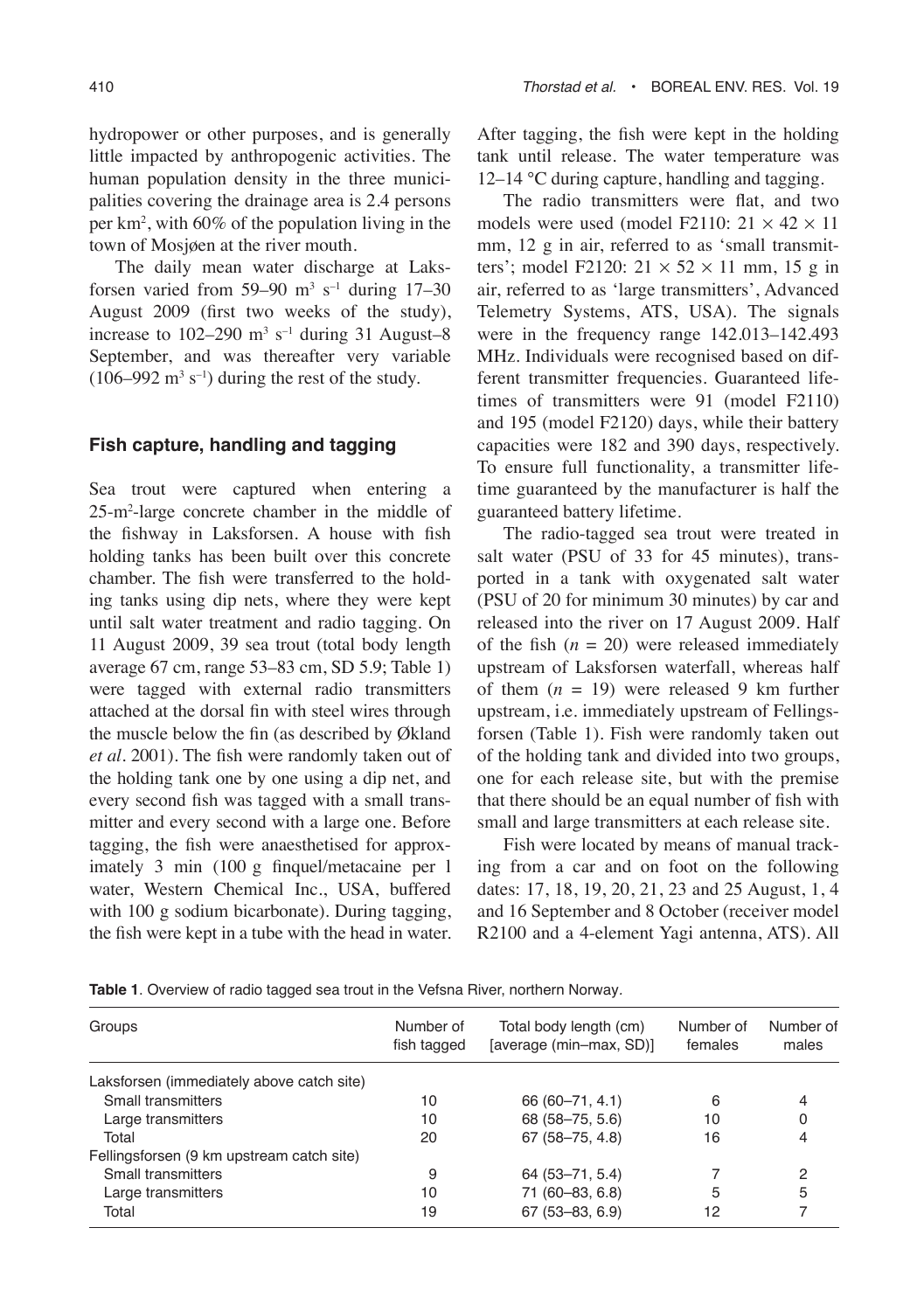river stretches were not covered during all tracking surveys, because some parts of the watershed are difficult to access because they run through remote mountain areas away from roads. Arrival of snow during the last tracking made some areas even less accessible. Fish locations were plotted on a 1:50 000 map.

An automatic listening station (data logger model DCCII connected to a receiver model R2100 and a 9-element Yagi antenna, ATS) was installed 7.2 km downstream of the release site at Laksforsen to locate sea trout that possibly migrated downstream. The listening station was in operation from before release of the fish until 27 September 2009, when it was dismantled due to a flood.

The results were analysed using the software ArcMap 9.3.1 (Esri, USA) and R 2.10.1 (R Development Core Team 2009). For each fish, distance from release site was plotted against date. Distributions were compared between the fish released at Laksforsen and those released at Fellingsforsen. The furthest distance recorded from the release site and the fastest migration speed (meter per day) between tracking surveys were identified for each fish. For fish found only early in the season, the greatest distance from the release site may not reflect well how far it moved before the spawning period in the autumn. Hence, all analyses were made two times; first with all tagged fish included, and then with fish not found after 4 September  $(n = 9)$ excluded. A linear model was used to analyse which variables affected maximum migration distance and maximum migration speed. Release site, sex, body length, transmitter size and interactions among the variables were included in the full model. Model selection was performed using backward selection until no variable could be removed without causing a significant decrease (*p* < 0.05) in model fits (Crawley 2007). Possible differences in the proportion of sea trout with small and large transmitters passing Fellingsforsen were tested using Fisher's exact test.

#### **Results**

All the tagged sea trout were recorded after release, and none migrated downstream from the

release site. During the two last tracking surveys on 16 September and 8 October, 30 of the tagged sea trout were found (77%). Five of these were already lost after 1 September. These five fish migrated fast 4–25 km upstream before they disappeared, and were not found in downstream river stretches, so they likely migrated to areas difficult to access in the upper part of the watershed. No downstream movement of any tagged fish were recorded during the study period.

All sea trout migrated upstream from the release site, except two fish remaining close to the release site above Laksforsen and one above Fellingsforsen. There are spawning sites in these areas, so despite not moving upstream they could have participated in spawning. Based on upstream movements between tracking surveys, at least 97% of the tagged trout were certainly alive in the weeks after release, whereas we could not verify whether one of the individuals which remained above Laksforsen was alive or not.

Sea trout released at Laksforsen migrated up to 27 km upstream from the release site (average 13 km,  $SD = 8.2$ ), whereas those released at Fellingsforsen migrated up to 25 km from the release site (average 13 km,  $SD = 7.9$ ). There was no difference between these two groups in migration distance after release (Fig. 1).

The upstream migration was initiated immediately after release. During the first six days after release, the fish moved on average 5.9 km upstream from the release site (maximum 24.8 km,  $SD = 5.5$ ).

Release site, sex and body length did not affect individual maximum migration distance, and hence could all be removed from the full model (all  $p \ge 0.53$ ) (Fig. 1). Transmitter size was the only significant variable affecting migration distance  $(F_{1,37} = 10.76, p < 0.001)$ . However, the low value of the coefficient of determination  $(r^2 = 0.22)$  indicates that also other factors than those included in the model to a large extent influenced migration distance of the fish (Fig. 1 and Table 2). According to power analysis (R package *stats*, power calculation for one-way ANOVA) and the mean square residual as an estimate of within-group variance, power of the model analysis was sufficient (0.88). When fish not recorded after 4 September were excluded, none of the variables were significant, and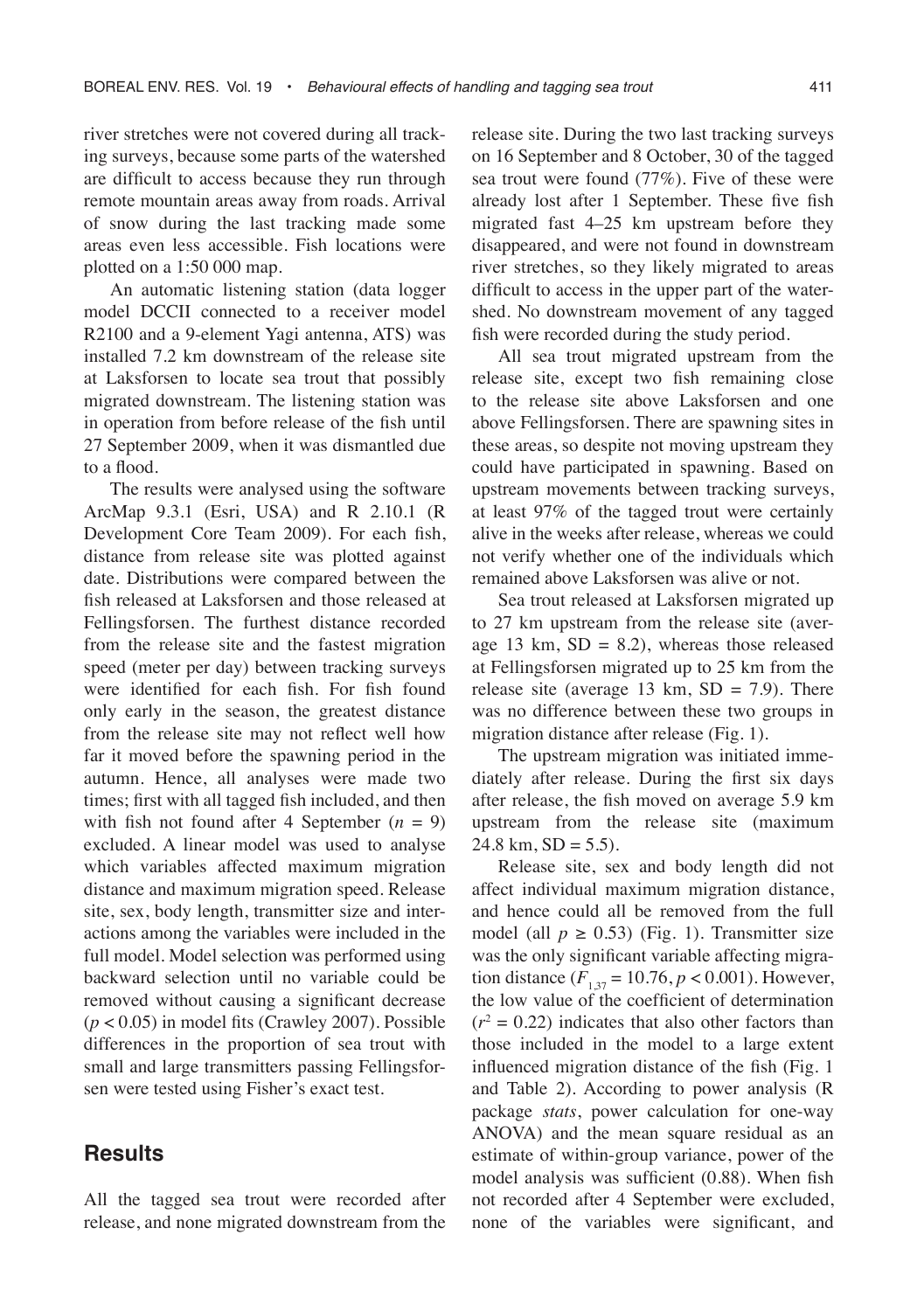

**Fig. 1**. Maximum migration distance upstream from the release site during the study for fish tagged with (**a**) large and small transmitters, (**b**) related to body size, (**c**) fish released at Laksforsen and Fellingsforsen, and (**d**) males and females. Box plots show the median and interquartile range, whiskers represent the minimum and maximum values, or 1.5 times the interquartile range if this is closer to the median (if so, smaller or larger values are shown as points). Data from all fish are included.

release site, sex and body length were removed from the full model (all  $p \ge 0.26$ ) leaving transmitter size as the sole explanatory variable in the best model  $(F_{1,27} = 3.44, p = 0.07)$ . For maximum migration speed between tracking surveys, none of the explanatory variables had any significant effect, and all could be removed from the full model (all  $p \ge 0.25$ ) (Fig. 2).

Nine of the 20 fish released at Laksforsen (45%) passed the waterfall Fellingsforsen. Based on inspection of individual migration patterns, Fellingsforsen appeared to slightly delay the upstream migration, because at least five individuals were recorded in the pool below the waterfall for some days up to a week before passing. In addition, at least 6 individuals were recorded in the pool below without ever passing. The proportion of sea trout with small and large transmitters passing Fellingsforsen did not differ at  $p = 0.05$ . (7 of 19 sea trout with small transmitters passed the waterfall, whereas only 2 of 20 sea trout with large transmitters did so; Fisher's exact test,  $p = 0.065$ , power of the test 0.6).

Four sea trout were recaptured 1–2 years after tagging. One fish with a large transmitter was recaptured in the Vefsna River in July 2010, one with a small transmitter in the sea near the river mouth in the summer of 2010 (date not

given), one with a small transmitter in the sea near the river mouth in April 2011, and one with a small transmitter in the Vefsna River in July 2011. There was no difference in recapture rates between the fish with small and large transmitters (Fisher's exact test,  $p = 0.34$ ).

## **Discussion**

The results of this study indicate that sea trout survived capture, handling and transport in the fishway, with at least 97% of the fish surviving. Upstream movements of one individual were not recorded, hence we were unable to verify whether it was alive. It remained in a spawning area at the release site, so whether it spawned here, died, or lost the transmitter is not known.

**Table 2**. Parameters of the best linear model describing variation in the maximum distance covered by the tagged fish in the Vefsna River, northern Norway ( $r^2 =$ 0.22,  $F = 10.76$ ,  $p = 0.002$ ).

| Parameter          | Estimate (SE) |       | р       |
|--------------------|---------------|-------|---------|
| Intercept          | 8289 (1598)   | 5.186 | < 0.001 |
| Transmitter: small | 7510 (2290)   | 3.280 | 0.002   |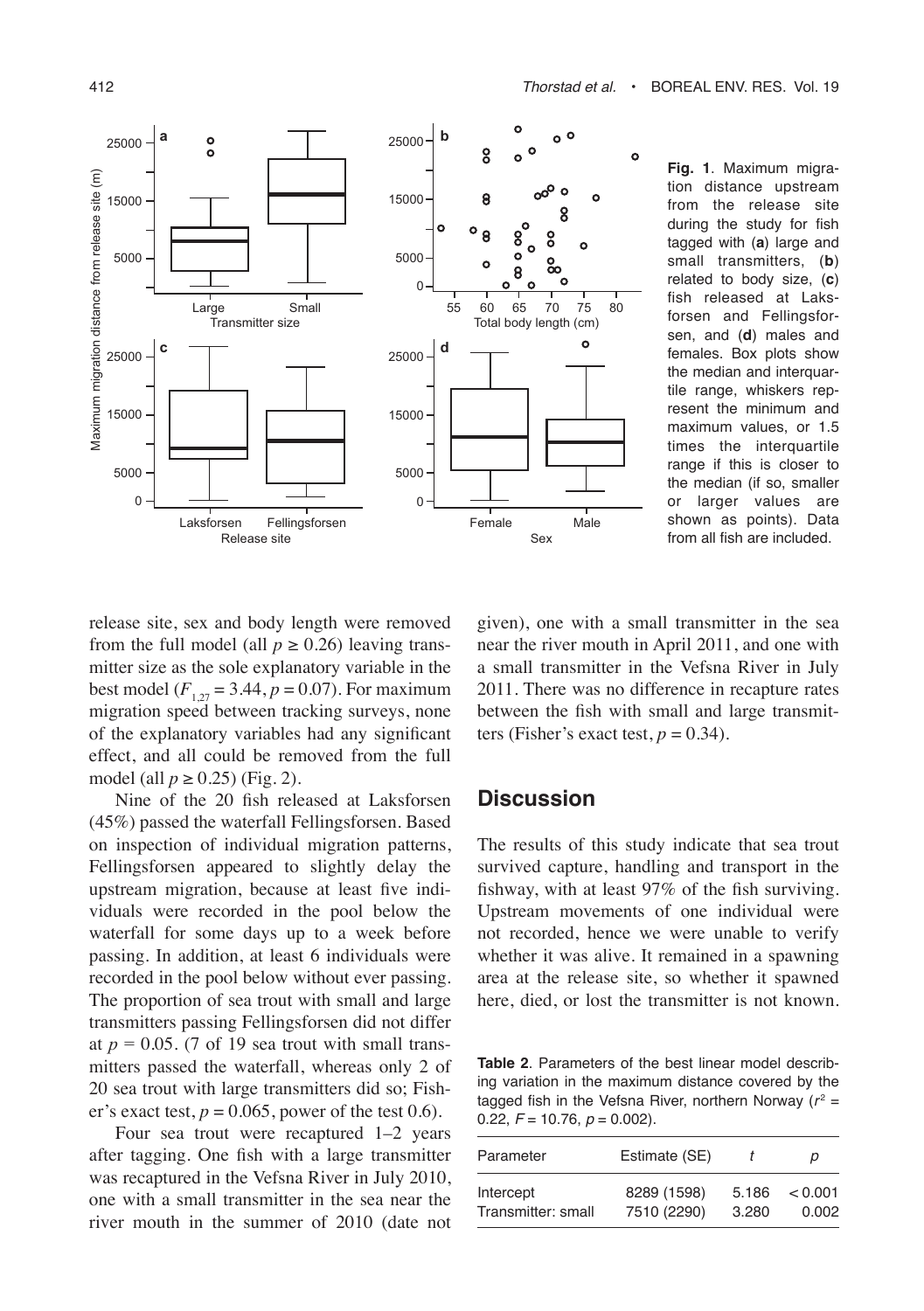**Fig. 2**. Maximum migration speed between tracking surveys for fish tagged with large and small transmitters (upper left), fish released at Laksforsen and Fellingsforsen (lower left), males and females (lower right) and related to body size (upper right). Box plots show the median and interquartile range, with whiskers representing 1.5 times the interquartile range and smaller or larger values shown as individual points. Data from all fish are included.



No sea trout moved downstream, and they were distributed over a large area of the watershed during the spawning period. Hence, downstream movements, or fallback, like demonstrated for other salmonids after passing fishways at hydropower dams, or after other capture and handling procedures (Bernard *et al.* 1999, Mäkinen *et al.* 2000, Schmetterling 2003, Boggs *et al.* 2004), did not occur.

High survival and quick commencement of the upstream migration after handling and transport were recorded despite additional stress induced by saltwater treatment and radio tagging. This indicates that sea trout may tolerate such handling well. There were no differences in survival and behaviour between fish released immediately above the fishway and those transported over a 9-km distance. However, since sea trout released at the two different sites did not differ in migration distance from the release site, the result was that sea trout released at the upstream site was distributed higher up in the watershed than those released at the downstream site. Hence, if the aim is to have handled and transported fish distributed over large parts of the watershed, release at different sites may be the most successful strategy.

The relatively low water temperature at handling  $(12-14 \degree C)$  may have contributed to the high survival in the present study. The survival of Atlantic salmon after catch and release angling seems highly temperature dependent, with negligible mortality at low water temperatures if the fish is handled well and not deeply hooked, but with an increased mortality at temperatures above 17–18 °C (Dempson *et al.* 2002, Thorstad *et al.* 2003).

The sea trout resumed migration quickly after release, with a mean migration distance of 6 km during the first six days after release. These results contrast the delay and downstream migration frequently recorded for Atlantic salmon after catch and release angling, gill net capture or electrofishing and transport (Mäkinen *et al.* 2000, Johnsen and Hvidsten 2002, Thorstad *et al.* 2003). These differences may indicate a species difference between Atlantic salmon and sea trout in stress tolerance, and/or it might be that the stress load and potential injuries differ between the capture and handling in the fishway and gill net capture, catch and release angling, and electrofishing and transport. Sea trout is not as well studied as Atlantic salmon. However, a study of Aarestrup and Jepsen (1998) indicate that sea trout may be tolerant to capture, handling and radio tagging, as 14 sea trout captured in a trap immediately above the tidal limit migrated further upstream in the river, and 12 of them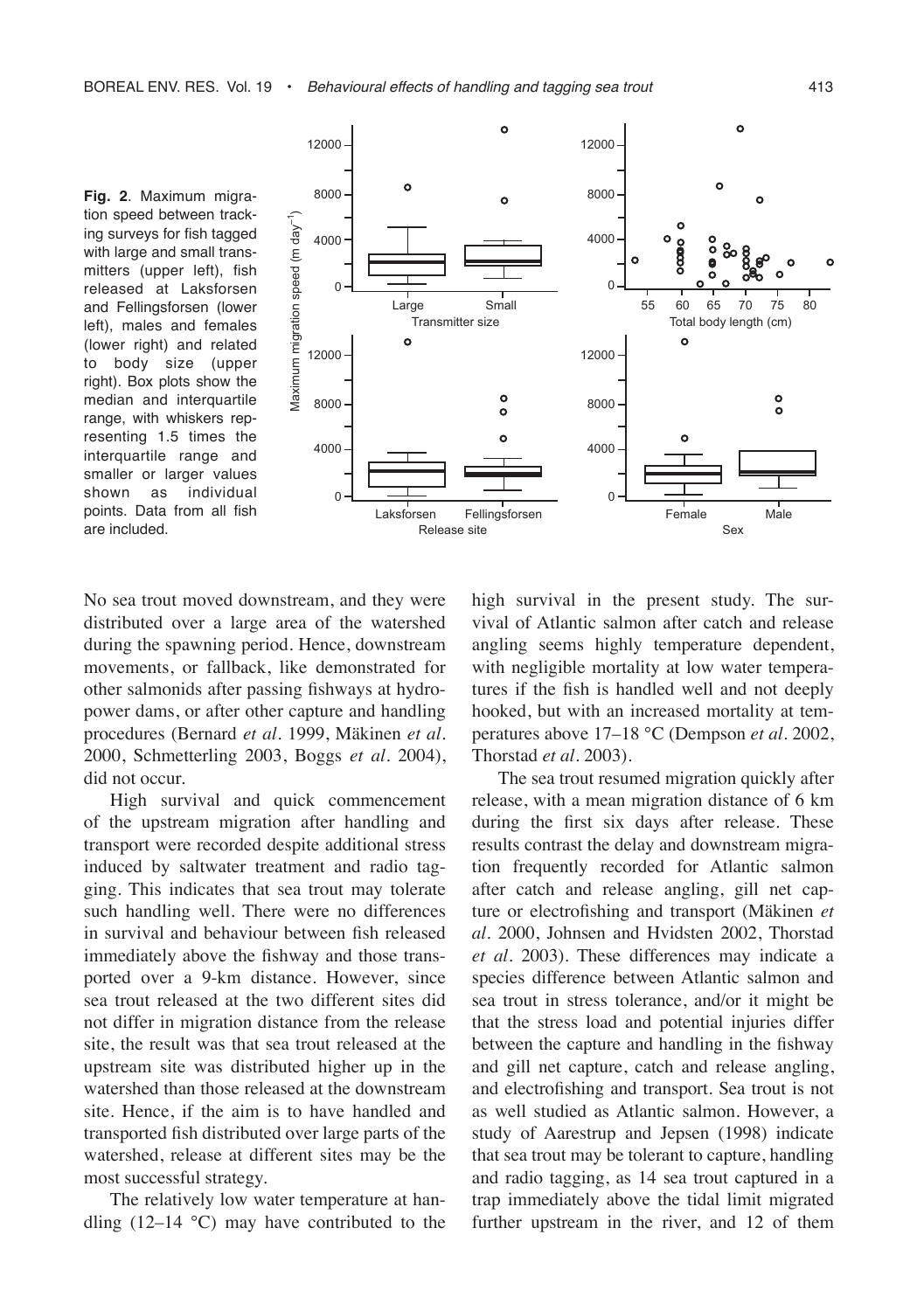ascended further upstream within 4 hours after tagging. A similar result was found in a study where 19 wild sea trout were captured in bag nets in the fjord outside a river, kept in a net pen in the fjord for up to 2.5 months, and subsequently radio tagged and released (Finstad *et al.* 2005). Eighteen of these (95%) entered the river quickly after release and were recorded alive in spawning areas during the spawning period six weeks later.

The results in this study indicate that tagging with an external transmitter may reduce the migration distance of upstream-migrating sea trout, and hence affect where in the river they spawn. Sex, body length and release site had no effect on the maximum migration distance from the release site, but the migration distance was shorter for fish tagged with a large transmitter than for those tagged with a small transmitter. Since we did not have an untagged control group, we do not know it the migration distance of the fish with a small transmitter was reduced as compared with that of untagged fish. There was no effect of transmitter size on the maximum migration speed between tracking surveys. Still, we cannot exclude that the external transmitters affected maximum migration speeds, since the time interval between tracking surveys influenced the precision of migration speed recordings. Although sample sizes in this study were relatively low, power analysis revealed that the results and conclusions regarding the effect of transmitter size on the migration distance are valid. There was a larger number of females than males included in the study, which may reduce the likelihood of detecting sex differences in migration behaviour. However, the study design was balanced with respect to proportion of males and females tagged with small and large transmitters, respectively, so a potential sex difference should not confound the results regarding transmitter size. A low determination coefficient of the model  $(r^2 = 0.22)$  points to a relatively large proportion of the variation in migration distance among individuals not explained by the parameters in the model. The proportion of sea trout with small transmitters passing Fellingsforsen seemed to be greater than that of fish with large transmitters, but the difference was not statistically significant. The transmitters may have affected the ability to pass the fishway at the

waterfall, but this needs to be further explored with larger sample sizes.

Considering available river stretches in this watershed, the relatively short migration distance of the tagged sea trout may support the conclusion that the migration distance could have been reduced due to tagging. Sea trout within a watershed may belong to different populations (Jonsson & Jonsson 2011), and therefore tend to return to their site of origin. We do not have information on population structure of the sea trout in this watershed, and whether the tagged sea trout may have belonged to populations in the area where they resided during spawning, or to populations further upstream. If the tagged sea trout were successfully returning to a home site in the river, we would expect a similar distribution in the river at spawning for fish released at the two different sites, since individuals were randomly selected for the two groups. This would mean that the sea trout released at the upstream release site would on average have migrated a distance that was 9 km shorter than the fish released at the downstream site until spawning, since the release sites were 9 km apart. The fact that migration distance did not differ between fish released at the two different sites indicates either that the tagged sea trout did not have a strong homing instinct to certain sites in the river but perhaps stopped when they approached suitable spawning areas, or that they might have had a homing instinct, but due to handling and tagging did not have the urge to complete migration all the way to the home site.

Similar transmitters to those used in the present study (both the small and large ones) did not affect swimming capacity of similarly sized Atlantic salmon in endurance tests in a swim speed chamber in the laboratory (Thorstad *et al.* 2000). This, together with the results in the present study, may imply that these external transmitters do not influence the swimming capacity greatly during normal swimming, but that they may potentially reduce the ability to pass waterfalls and shorten the migration distance in rivers with waterfalls and areas with strong currents. Hence, we might speculate that the large external transmitters may affect burst activity more than sustainable swim speeds, but this remains to be tested. A laboratory study of rainbow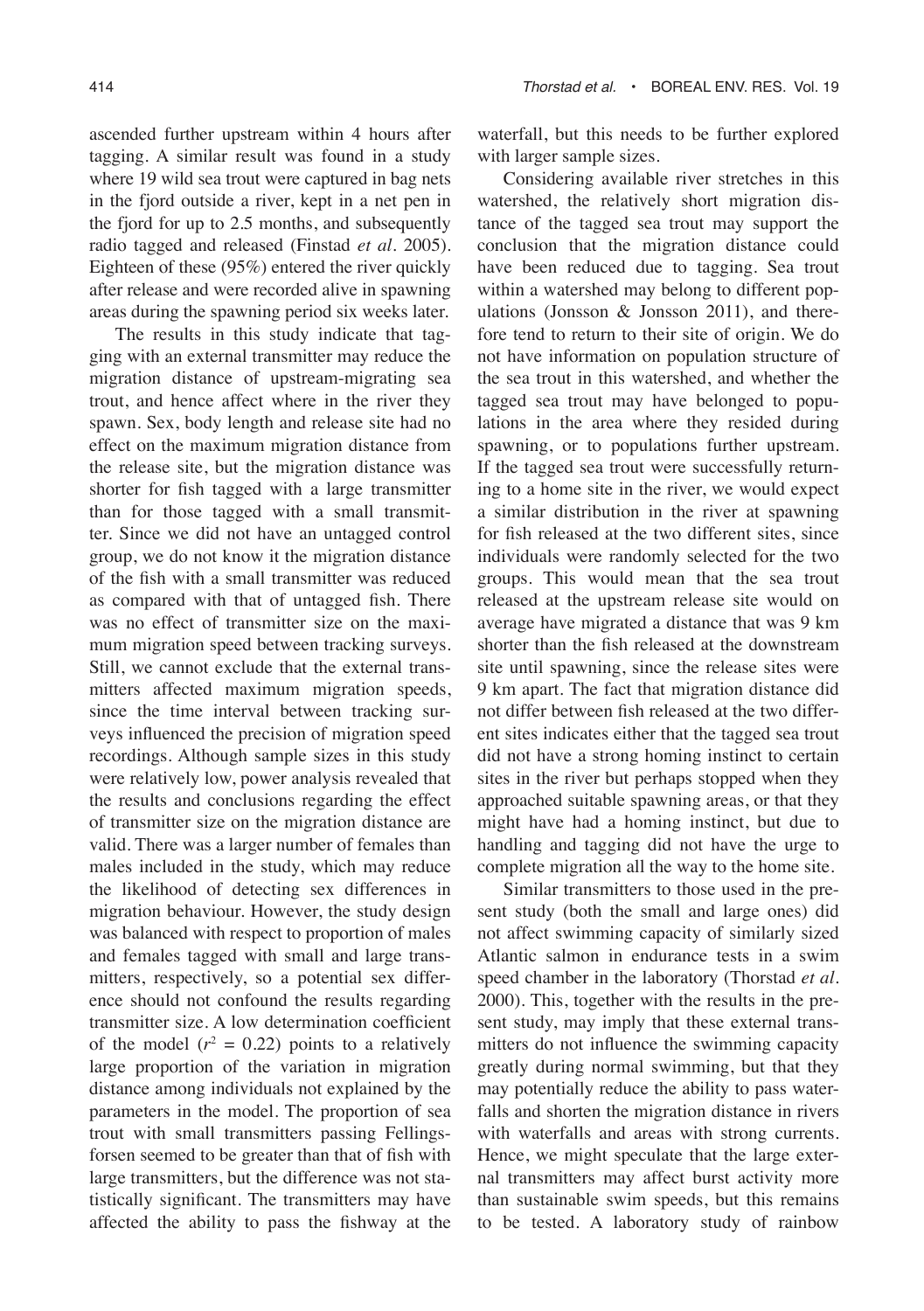trout (*Oncorhynchus mykiss*) has shown shorter fatigue times for externally radio-tagged fish as compared with those of other tagged groups and controls (Mellas and Haynes 1985). It has also been shown that external radio transmitter may increase tail beat frequency and opercular beat rate in rainbow trout (Lewis and Muntz 1984). The mass difference between the small and large transmitters used in the present study was small (3 g in air). We therefore suggest that the main reason for the different effects on the fish migration between these transmitters is not the mass but the difference in size with larger transmitter creating more drag.

Based on the results in the present study, we recommend using as small external transmitters as possible in watersheds with areas that are potentially challenging to negotiate. The disadvantage with using smaller transmitters is a shorter battery life. We were also worried that they might be more difficult to track manually in a large river due to a weaker signal. However, in practical terms there was not a large difference in how easy these small and large transmitters were to locate during manual tracking.

In conclusion, the high survival rate, fast upstream movement after release and a wideranging migration before the spawning period, indicated that the handling of sea trout in the fishway, tagging and transport did not greatly impact their subsequent survival and behaviour. The results did not differ between two release sites, and did not depend on body size or sex. Fish with large external radio transmitters had a shorter migration distance before spawning than fish with small transmitters. Due to experiences with surgical incisions opening up and not healing well in another watershed where the fish had to negotiate several waterfalls (own unpublished results), surgical implantation might not necessarily be an appropriate alternative. Recaptures of four fish (10% of the tagged fish) 1–2 years after tagging indicated that an external transmitter may withstand long attachment.

#### **Acknowledgements**

The Norwegian Directorate for Nature Management (DN) and the Norwegian Institute for Nature Research (NINA) funded the project. We would like to thank Leif Bekkevold, Torstein Bjørnå, Christian Johnsen, Margrethe Jønsson, Arnt Eirik Teodorsen and Martin Øybakken for assistance during capture, handling and tracking of the fish.

## **References**

- Aarestrup K. & Jepsen N. 1998. Spawning migration of sea trout (*Salmo trutta* (L)) in a Danish river. *Hydrobiologia* 372: 275–281.
- Bernard D.R., Hasbrouck J.J. & Fleischman S.J. 1999. Handling-induced delay and downstream movement of adult chinook salmon in rivers. *Fish. Res.* 44: 37–46.
- Boggs C.T., Keefer M.L., Peery C.A., Bjornn T.C. & Stuehrenberg L.C. 2004. Fallback, reascension, and adjusted fishway escapement estimates for adult Chinook salmon and steelhead at Columbia and Snake River dams. *Trans. Am. Fish. Soc.* 133: 932–949.
- Bridger C.J. & Booth R.J. 2003. The effects of biotelemetry transmitter presence and attachment procedures on fish physiology and behaviour. *Rev. Fish. Sci.* 11: 13–34.
- Cooke S.J., Hinch S.G., Wikelski M., Andrews R.D., Kuchel L.J., Wolcott T.G. & Butler P.J. 2004. Biotelemetry: a mechanistic approach to ecology. *TREE* 19: 334–343.
- Cooke S.J., Woodley C.M., Eppard M.B., Brown R.S. & Nielsen J.L. 2011. Advancing the surgical implantation of electronic tags in fish: a gap analysis and research agenda based on a review of trends in intracoelomic tagging effect studies. *Rev. Fish Biol. Fish.* 21: 127–151.
- Crawley M.J. 2007. *The R book.* Wiley Publishing, Chichester.
- Davidsen J.G., Thorstad E.B., Baktoft H., Aune S., Økland F. & Rikardsen A. 2013. Can sea trout *Salmo trutta* compromise succesful eradication of *Gyrodactylus salaris* by hiding from rotenone (CFT-Legumin) treatments? *J. Fish Biol.* 82: 1411–1418.
- Dempson J.B., Furey G. & Bloom M. 2002. Effects of catch and release angling on Atlantic salmon, *Salmo salar* L., of the Conne River, Newfoundland. *Fish. Man. Ecol.* 9: 139–147.
- Finstad A.G., Økland F., Thorstad E.B. & Heggberget T.G. 2005. Comparing upriver spawning migration of Atlantic salmon *Salmo salar* and sea trout *Salmo trutta*. *J. Fish Biol.* 67: 919–930.
- Jepsen N., Thorstad E.B., Baras E. & Koed A. 2002. Surgical implantation of telemetry transmitters in fish: how much have we learned? *Hydrobiologia* 483: 239–248.
- Johnsen B.O. & Hvidsten N.A. 2002. Use of radio telemetry and electrofishing to assess spawning by transplanted Atlantic salmon. *Hydrobiologia* 483: 13–21.
- Jonsson B. & Jonsson N. 2011. *Ecology of Atlantic salmon and brown trout — habitat as a template for life histories*. Springer, New York.
- Lewis A.E. & Muntz W.R.A. 1984. The effects of external ultrasonic tagging on the swimming performance of rainbow trout, *Salmo gairdneri* Richardson. *J. Fish Biol.* 25: 577–585.
- Mäkinen T.S., Niemelä E., Moen K. & Lindström R. 2000. Behaviour of gill-net and rod-captured Atlantic salmon